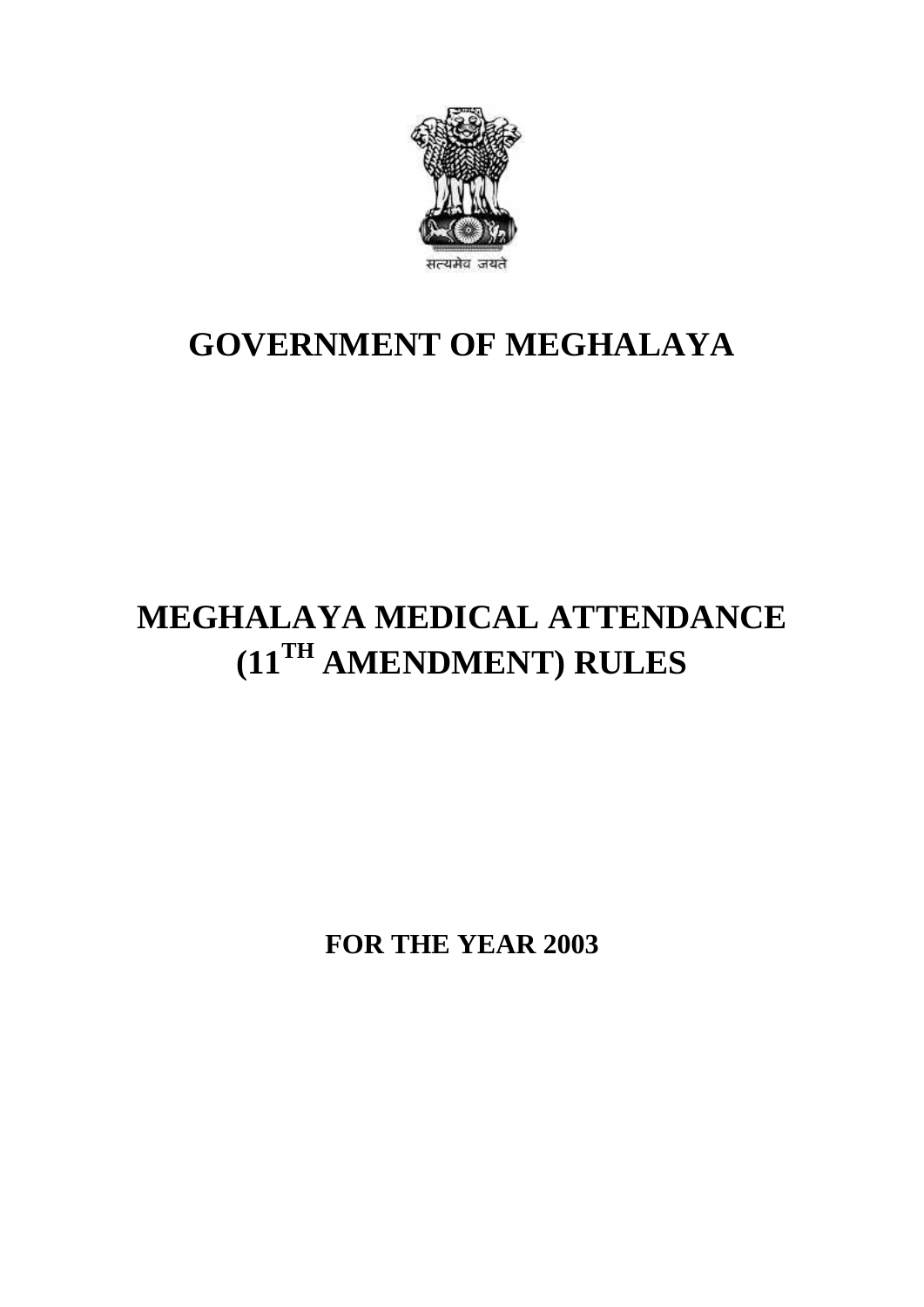# **GOVERNMENT OF MEGHALAYA HEALTH AND FAMILY WELFARE DEPARTMENT**

**….**

### ORDERS BY THE GOVERNOR

### NOTIFICATION

# The  $10^{th}$  March, 2003

**NOTIFICATION**<br>The 10<sup>th</sup> March, 2003<br>**No. Health.151/88/Pt/171**:- In exercise of the powers conferred by the proviso to Article 309<br>of the Constitution, the Governor of Meghalaya is pleased to make the following rules fur of the Constitution, the Governor of Meghalaya is pleased to make the following rules further to amend the Meghalaya Medical Attendance Rules, 1981, namely:- **1. Short title and Commencement is a set of the powers conferred by the proviso to Article 309**<br>the Constitution, the Governor of Meghalaya is pleased to make the following rules further<br>mend the Meghalaya Medical Attenda **alth.151/88/Pt/171**:- In exercise of the powers conferred Constitution, the Governor of Meghalaya is pleased to mal<br>and the Meghalaya Medical Attendance Rules, 1981, namel<br>Short title and Commencement :- (1) These rules m

- (2) They shall come into force at once. 2. Addition of new clause to Sub-Rule (3) of Rule 10 – In Sub-Rule (3) of Rule 10 of the Meghalaya Medical Attendance (11th Amendment) Rules, 2003.<br>
2. Addition of new clause to Sub-Rule (3) of Rule 10 – In Sub-Rule (3) o
- Short title and Commencement :- (1) These rules may be called the Meghalaya<br>Medical Attendance (11th Amendment) Rules, 2003.<br>(2) They shall come into force at once.<br>Addition of new clause to Sub-Rule (3) of Rule 10 In Su Medical Attendance (11th Amendment) Rules, 200<br>(2) They shall come into force at once.<br>Addition of new clause to Sub-Rule (3) of Rule 10<br>Meghalaya Medical Attendance Rules 1981, af<br>clauses (ak) and (al) shall be added name Meghalaya Medical Attendance Rules 1981, after clause (aj) the following new clauses (ak) and (al) shall be added namely:-<br>(ak) Nemcare Hospital, Guwahati (al) Woodland Nursing Home, Shillong.

(ak) Nemcare Hospital, Guwahati

Sd/- (P. S. Dkhar, MCS.,) Deputy Secretary to the Govt. of Meghalaya Health & Family Welfare Department

….

# Memo No.Health.151/88/<br>Copy forwarded to:-<br>1) The Director of

....<br>Memo No.Health.151/88/Pt/171-A Dt. Shillong, the 10<sup>th</sup> March, 2003.<br>Copy forwarded to:-

- 1) The Director of Printing and Stationery, Meghalaya, Shillong for favour of publication in the Meghalaya, Gazette. publication in the Meghalaya, Gazette. by forwarded to:-<br>2) The Director of Printing and Stap<br>1) The Director of Printing and Stap<br>1) All Administrative Departments.<br>3) All Heads of Departments. by forwarded to:-<br>
1) The Director of Printing ar<br>
publication in the Meghalaya, C<br>
2) All Administrative Department<br>
3) All Heads of Departments.<br>
4) The Director of Health Services 4) The Director of Printing and Stationery, Meghalaya, Shillong for favor<br>
4) All Administrative Departments.<br>
4) All Heads of Departments.<br>
4) The Director of Health Services (MI)/(MCH&FW)/(Research), Meghalaya.<br>
5) Dr. B
- 
- 
- 5) All Administrative Departments.<br>
5) All Heads of Departments.<br>
4) The Director of Health Services (MI)/(MCH&FW)/(Research), Meghalaya.<br>
5) Dr. Baruah, Chief Executive Officer, Nemcare Hospital, North East Medical Care a
- Research Centre (P) Ltd.G.S. Road, Bhangagarh, Guwahati-5, Assam.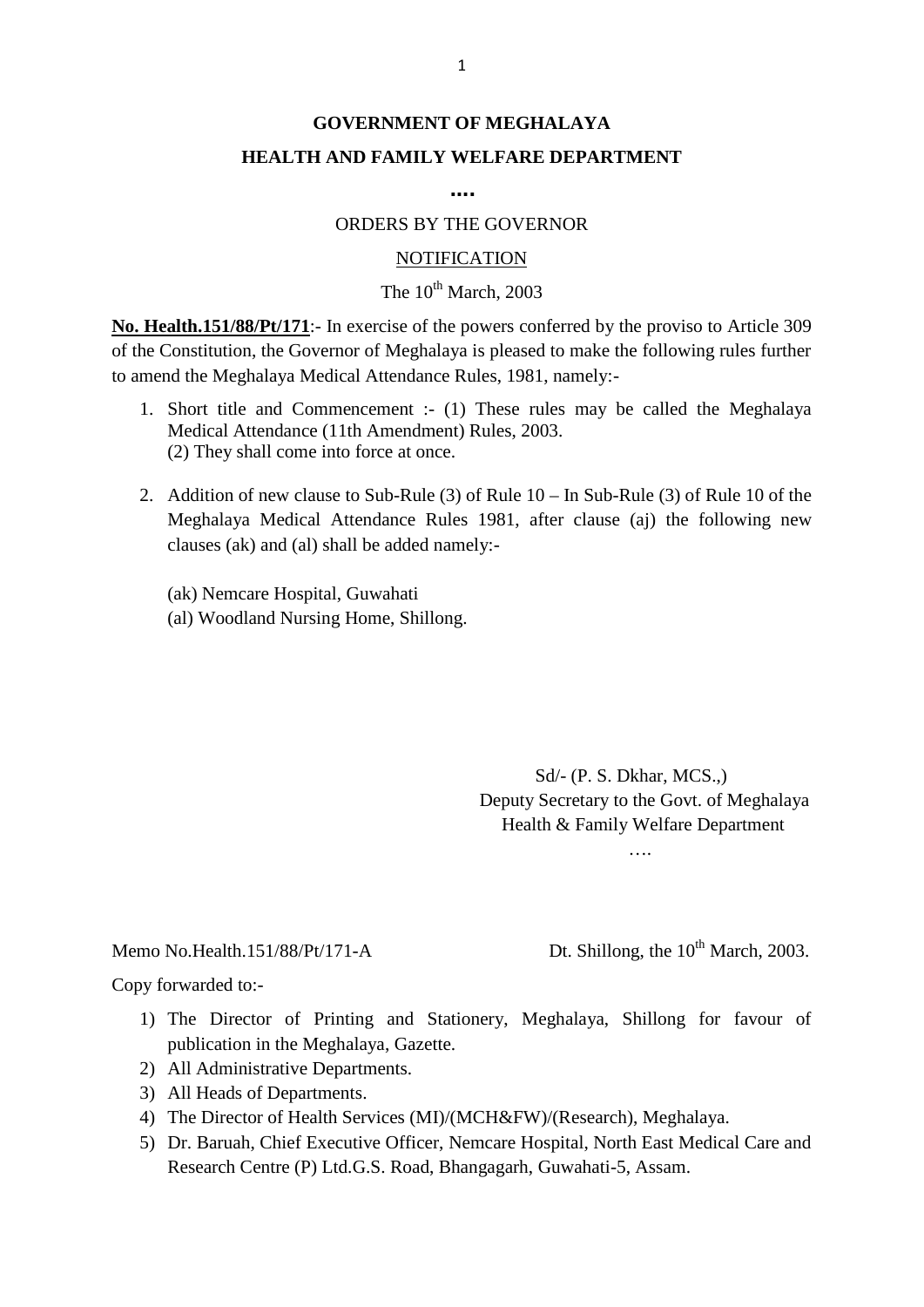6) Dr.W.Kharshiing, Medical Superintendent, Woodland Hospital, Dhanketi, Shillong.

By order etc.,

By order etc.,<br>Deputy Secretary to the Govt. of Meghalaya,<br>Health & Family Welfare Department. By order etc.,<br>
buty Secretary to the Govt. of Meghalaya,<br>
Health & Family Welfare Department.<br>
….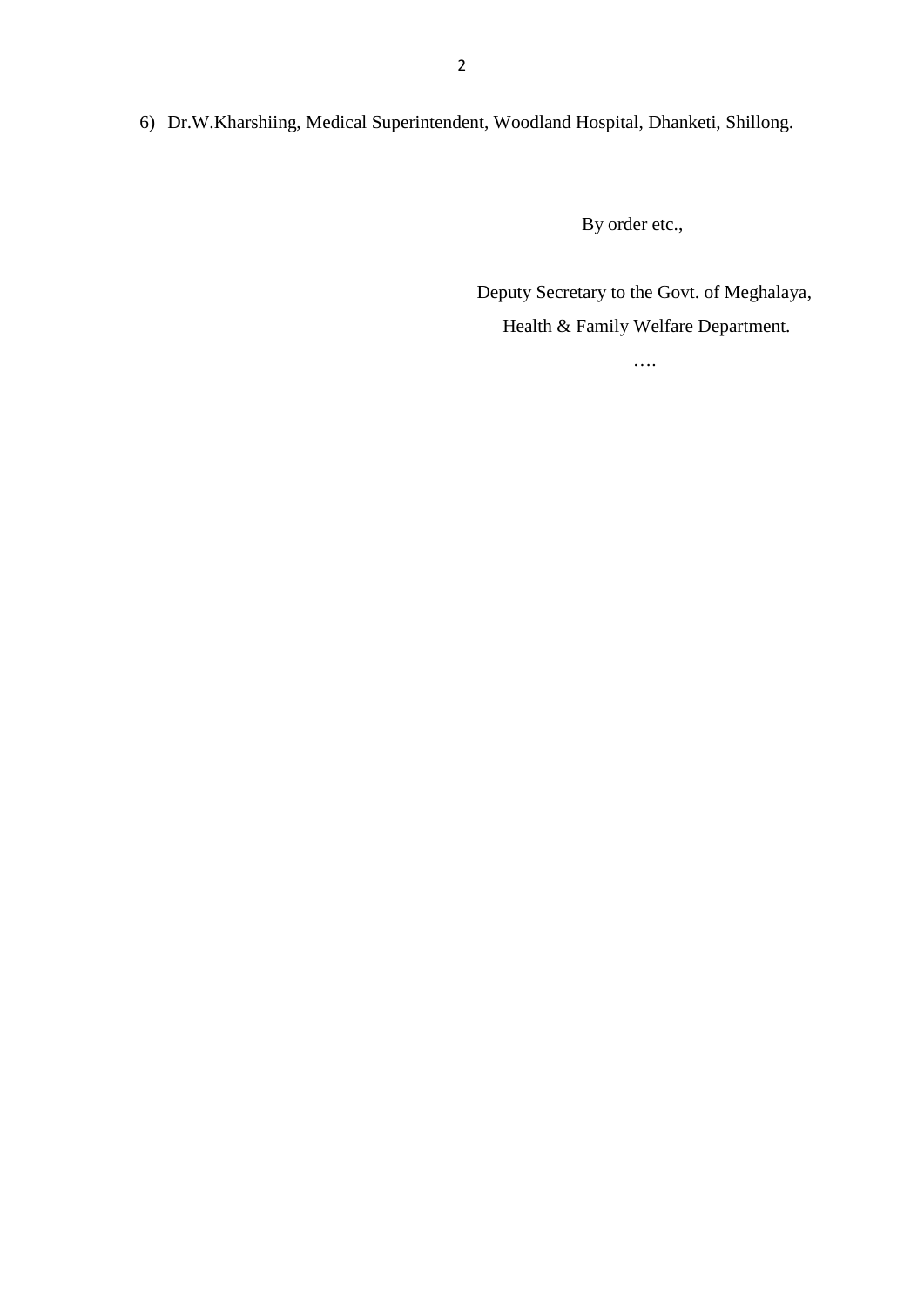# **GOVERNMENT OF MEGHALAYA HEALTH AND FAMILY WELFARE DEPARTMENT**

**….**

### ORDERS BY THE GOVERNOR

### NOTIFICATION

### The  $24<sup>th</sup>$  April, 2003

**NOTIFICATION**<br> **NOTIFICATION**<br>
The 24<sup>th</sup> April, 2003<br> **No. Health.151/88/Pt/174**:- In exercise of the powers conferred by the proviso to Article 307<br>
of the Constitution, the Governor of Meghalaya is pleased to make the of the Constitution, the Governor of Meghalaya is pleased to make the following rules further to amend the Meghalaya Medical Attendance Rules, 1981, namely:- **3.** Short title and Commencement :- (1) These rules may be called the Meghalaya Medical Attendance Rules, 1981, namely:-<br>3. Short title and Commencement :- (1) These rules may be called the Meghalaya Medical Attendance (1 **alth.151/88/Pt/174**:- In exercise of the powers conferred Constitution, the Governor of Meghalaya is pleased to mal<br>and the Meghalaya Medical Attendance Rules, 1981, namel<br>Short title and Commencement :- (1) These rules m

- (2) They shall come into force at once. 4. Addition of new clause to Sub-Rule (3) of Rule 10 – In Sub-Rule (3) of Rule 10 of the Meghalaya Medical Attendance (11th Amendment) Rules, 2003.<br>
4. Addition of new clause to Sub-Rule (3) of Rule 10 – In Sub-Rule (3) o
- Medical Attendance (11th Amendment) Rules, 2003.<br>
(2) They shall come into force at once.<br>
4. Addition of new clause to Sub-Rule (3) of Rule 10 In Sub-Rule (3) of Rule 10 of the Meghalaya Medical Attendance 1981, after and (al) shall be added namely:-

| (ak) Nemcare Hospital, Guwahati       | Recognised only for Burn   |
|---------------------------------------|----------------------------|
| (al) Woodland Nursing Home, Shillong. | and Plastic Surgery cases. |

This cancels this Department Notification No. H.151/88/Pt/171 dt.10.3.03.

Sd/- (P. S. Dkhar, MCS.,) Deputy Secretary to the Govt. of Meghalaya Health & Family Welfare Department

….

Memo No.Health.151/88/H<br>Copy forwarded to:-<br>7) The Director of

....<br>Memo No.Health.151/88/Pt/171-A Dt. Shillong, the 24<sup>th</sup> April, 2003.<br>Copy forwarded to:-

- 1) The Director of Printing and Stationery, Meghalaya, Shillong for favour of publication in the Meghalaya, Gazette. publication in the Meghalaya, Gazette. by forwarded to:-<br>
7) The Director of Printing and Sta<br>
publication in the Meghalaya, Gazetta<br>
8) All Administrative Departments.<br>
9) All Heads of Departments. by forwarded to:-<br>
7) The Director of Printing are publication in the Meghalaya, (<br>
8) All Administrative Department<br>
9) All Heads of Departments.<br>
10) The Director of Health Services 10) The Director of Printing and Stationery, Meghalaya, Shillong for<br>
10) All Administrative Departments.<br>
10) All Heads of Departments.<br>
10) The Director of Health Services (MI)/(MCH&FW)/(Research), Meghalaya.
- 
- 
-